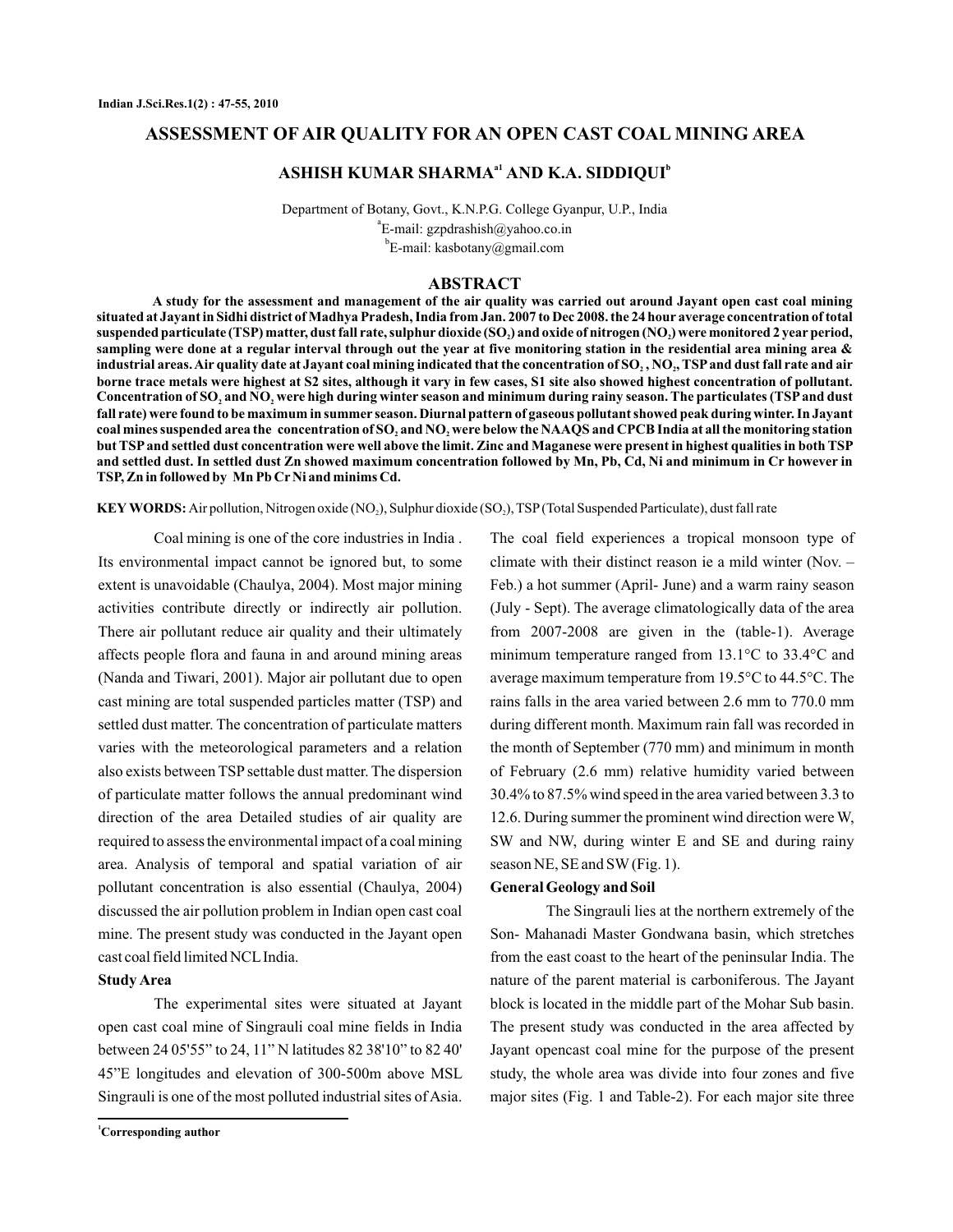micro sites was selected on basis of identical activities location of different study sites. Air monitoring was done at all major sites.

## **MATERIALS ANDMETHODS**

For air quality monitoring initially several monitoring site were selected in different direction and distances around OCP Singrauli, Sidhi (M.P). Finally on the basis of accessibility of terrain and prevailing wind direction for the maximum time in a year Jan. 2007 study sites were selected for intensive air quality monitoring. A control site was selected at 50 Km. of the Jayant OCP. Characterization of monitoring site is detailed in Table-2. The data on meteorological parameter during the study period were collected from Jayant coal mines authorities concerned with collecting such information.

### **AirMonitoring**

The air quality for total suspended particulate (TSP) sulphur dioxide  $(SO<sub>2</sub>)$  Nitrogen dioxide  $(NO<sub>2</sub>)$ and settled dust were monitored for two consecutive years at different study site from 2007-2008. Air monitoring for SO<sub>2</sub>,  $NO<sub>2</sub>$  and TSP was done for 24 hrs., once every 15 days at each sites and concentration were expressed as  $\mu$ m- $\textsuperscript{3}$  Mean value for pollutant were calculated on 24 hrs. sampling basis. Where as peak value denoted 4 hrs. average concentration. Air borne sulphate level was quantified in TSP sample. Metals such as Calcium Ca. Maganese (Mn) Lead (Pb), Iron (Fe),Copper (Cu) Cadmium (Cd) and Nickel (Ni) were also determined in TSP and settable dust sample.

## **Total Suspended Particulates**

For the sampling of particulate matter HVS (High Volume Sampler) was used. Samples were collected for two years using glass fiber filter paper on fort nightly basis. 24hrs. Concentration of TSP were determined gravimetrically. The mass concentration of suspended particulate matter in  $\mu$ g/m<sup>3</sup> is computed by measuring the mass of collected particles and volume of the air sampled. Sulphur dioxide  $(So_2)$  and oxide of Nitrogen  $(NO<sub>2</sub>)$  are the main acidic gaseous pollutants. The sampling and analysis for the concentration of  $SO<sub>2</sub>$  in the ambient air was done by improved (West and Gaeke,1956). Nirogen dioxide Nitrogen dioxide was absorbed by bubbling

air through NAOH solution taken in the impinger. Nox has been sampled as  $NO<sub>2</sub>$  by modified method Merryman et al. (1973) Harrison (1986). The settle settable dust was collected in settling jar of known area by placing them at a height of 3 meter at different site for known period. The dust fall rate was calculate using formula. Air borne sulphate determined by the method of Rossum and Villarryz (1961).

#### **AirBorneMetals**

For the determination of air borne metals (Ca, K, Na, Ni, Cr, Zn, Pb, Mn and Cd) in TSP. The filter paper was cut into fine pieces and digested for 30 minutes in 100 ml of Conc, HCL. The metals in the pooled filtrate were analysed on Atomic Absorption Spectro photometer (Model 2380, Perkin Elmer, U.S.A.). For the determination of metals in settled dust, 2 g of sample was digested in 20 ml ternary acid. Data was subjected to analysis of variance test using SPSS/PC programme for micro computer (SPSC/PC/1986).The 24 hr average samples were obtained following the NAAQS Protocol of the Central Pollution Control Board, New Delhi.

### **RESULTS**

Spatial and temporal variation in concentration of gaseous and particulate pollutants were observed during both the year of air monitoring. Mean annual concentration of gaseous and particulate pollutants were generally maximum at site S2 followed by S1,S3,S4 and minimum at control site(Fig. 2). Annual average  $SO<sub>2</sub>$  concentration was 41.52, 46.5, 22.9,16.48and 13.0µgm<sup>3</sup> at site S1 S2 S3 S4 and S5 respectively in year 2007. More or less similar levels of  $SO_2$  recorded during 2008. TSP concentration was maximum at S2 sites followed by S1 S3 S4 and S5 the value being 949.76,639.13 299.17,181.42 and 36.73  $\mu$ gm<sup>3</sup> respectively in 2007. Temporal variation in SO<sub>2</sub> concentration was recorded during winter the value being 46.50, 52.00,27.97,19.78 and 15.75µgm<sup>3</sup>at S1,S2,S3,S4 and S5 respectively during 2007. Minimum concentration of  $SO_2$  was recorded during rainy season. Diurnal pattern of  $SO<sub>2</sub>$  showed two peaks during winter. The first peak concentration (106 $\mu$ gm<sup>-3</sup>) was recorded between 4 to 8 am while the second  $100.6 \mu \text{gm}^3$  was recorded between 4 to 8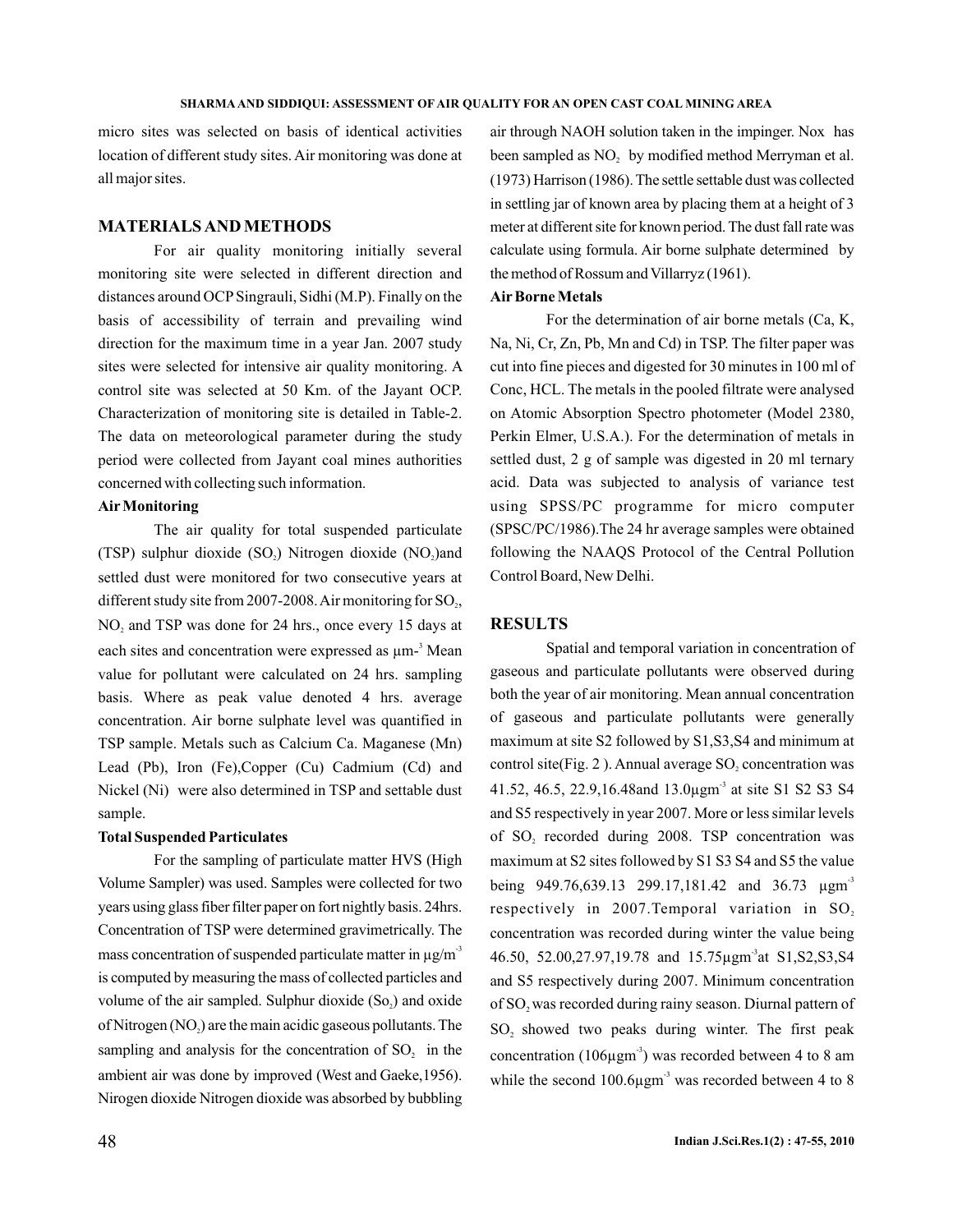pm in the late evening. Spatial and temporal variation in concentration of gaseous and particulate pollutants were observed during both the years of air monitoring. Mean annual concentration of gaseous and particulate pollutants were generally maximum at site S2 followed by S1, S3, S4 and minimum at control site (Figure 1,2). Annual average So<sub>2</sub> concentration was  $41.52, 46.5, 22.9, 16.48, and$  $13.0 \mu$ gm<sup>3</sup> at sites S1, S2, S3, S4 and S5 respectively during 2007 (Figure 1). More or less similar levels of  $SO<sub>2</sub>$  were recorded during 2008. TSP concentration was maximum at S2 site followed by S1, S3, S4 and then S5. Temporal variation in  $SO_2$  concentration were also obvious (Table-3). Maximum  $SO_2$  concentration was recorded during winter, the value being  $46.50, 52.00, 27.97, 19.78$  and  $15.75 \,\mathrm{\upmu gm^3}$  at S1, S2, S3, S4 and S5 respectively during 2007. Minimum concentration of  $So<sub>2</sub>$  was recorded during rainy season, the respective value being, 35.8, 40.5, 19.32, 13.4 and 13.1  $\mu$ gm<sup>-3</sup> during 2007. Maximum SO<sub>2</sub> concentration was recorded during winter, the value being 46.50, 52.00, 27.97, 19.78, and 15.75μgm<sup>3</sup> at S1, S2, S3, S4, and S5, respectively during 2007. Minimum concentration of So<sub>2</sub> was recorded during rainy season, the respective value being 35.8, 40.5, 19.32, 13.4, and  $13.1 \mu \text{gm}^3$  during 2007. However, the variation due to site season interaction was found to be insignificant. Diurnal pattern of  $\mathrm{So}_2$  showed two  $(100.6 \mu \text{gm}^3)$  was recorded between 4 to 8 PM in the late Evening maximum mean annual  $No<sub>2</sub>$  concentration was recorded at S2 (35.16 $\mu$ gm<sup>3</sup>), followed by S1 (30.13 $\mu$ gm<sup>3</sup>), S2 (35.16 55 $\mu$ gm<sup>-3</sup>), S3 (18.16 $\mu$ gm<sup>-3</sup>), S4 (13.55 $\mu$ gm<sup>-3</sup>) and minimum at control site i.e. S5 (10.44 μgm<sup>-3</sup>) during 2007 (figure 2) concentration of  $No<sub>2</sub>$  showed more or less similar spatial variation during 2008 also (figure 2).  $No<sub>2</sub>$ concentration also showed seasonal variation. Variation in  $No_2$  concentration were found to be significant due to sites and seasons. Diurnal variation in  $\rm No_{2}$ concentration was also recorded. The first peak of  $\rm No_{2}$  recorded between 4 to 8 AM reached to 78.5  $\mu$ gm<sup>3</sup> while the second of 73.2  $\mu$ gm<sup>3</sup> was recorded between 4 to 8 PM. Maximum TSP was recorded during summer, the value being 888.87, 1513.16, 380.63, peaks during winter. The first peak concentration (106.μgm - <sup>3</sup>) was recorded between 4 to 8 AM, while the second

236.37, and  $44.89 \mu \text{g} \text{m}^3$  followed by winter the value being 651.4, 881.66, 311.47, 182.9 and 39.13 and minimum during rainy season, the value being 377.13, 454.26, 205.42, 125.0 and  $26.17 \mu\text{gm}^3$  at sites S1, S2, S3, S4 and S5 respectively for year 2007. Similar pattern of variation was observed for 2008. Total suspended particulates showed maximum concentration between 8 AM to 4 PM in 24 hr cycle during summer maximum concentration 1989μgm<sup>3</sup> was observed between 8 AM to 12 Noon . Spatial and temporal variation in TSP were also observed. Mean annual TSP was  $639.13$ , 949.69, 299.17, 181.42 and  $36.73 \mu$ gm<sup>-3</sup> at site S1, S2, S3, S4 and S5 respectively in the year 2007. Similar pattern in mean TSP was recorded during 2008. Spatial and Temporal variation in dust falls rate were also observed. Mean annual dust falls rate was 7.77, 13.92, 2.39, 2.67 and  $1.81 \mu \text{gm}^2$  day<sup>-1</sup> at sites S1, S2, S3, S4 and S5 respectively for the year 2007 (Table-6). The mean annual dust falls rate was also recorded for the year 2008. Similar pattern in mean annual dust falls rate was observed. Maximum dust rate was measured at site S2 15.57gm<sup>-2</sup> day<sup>-1</sup> followed by S1 (9.38 gm m<sup>2</sup>day<sup>-1</sup>), S3 (3.18gm<sup>2</sup>day<sup>-1</sup>), S4  $(2.54 \text{ gm}^2 \text{ day}^1)$  and S5  $(1.31 \text{ gm}^2 \text{day}^1)$  during summer in the year 2007 (Table-6). Minimum dust falls rate was recorded during rainy season similar seasonal pattern was also observed for the year 2008 also. Season and site wise variation in dust falls rate was found to be significant. Concentration of toxic trace metals (Cd, Ni, Mn, Cr, Pb and Zn) were also determined in the particulates. In settled dust as well as in TSP, all the metals were present in maximum concentration at S2 site followed by S1, S2, S3, S4 and S5 (i.e. control site). In settled dust, Zn showed maximum concentration (530.15 $\mu$ gm<sup>-1</sup>) followed by Mn (164.70  $\mu$ gm<sup>-1</sup> <sup>1</sup>), P6 (44.89 μgm<sup>-1</sup>), Cd (41.17 μgm<sup>-1</sup>) Ni (36.65 μgm<sup>-1</sup>) and minimum in case of  $Cr(30.32 \mu gm^{-1})$  at site S2 (Table-7). All the metals showed significant site wise variation in TSP as well as in settled dust. Na, K, Ca and  $SO4<sup>2</sup>-S$  were also estimated in particular matter. The maximum concentration of metals reported at S2 and minimum at control site i.e S5 .(Table-8). In settled dust Ca concentration was higher as compared to that in TSP (Table-7) significant site wise variation were observed in case of Ca, K, Na, SO4<sup>-2</sup>-S in TSP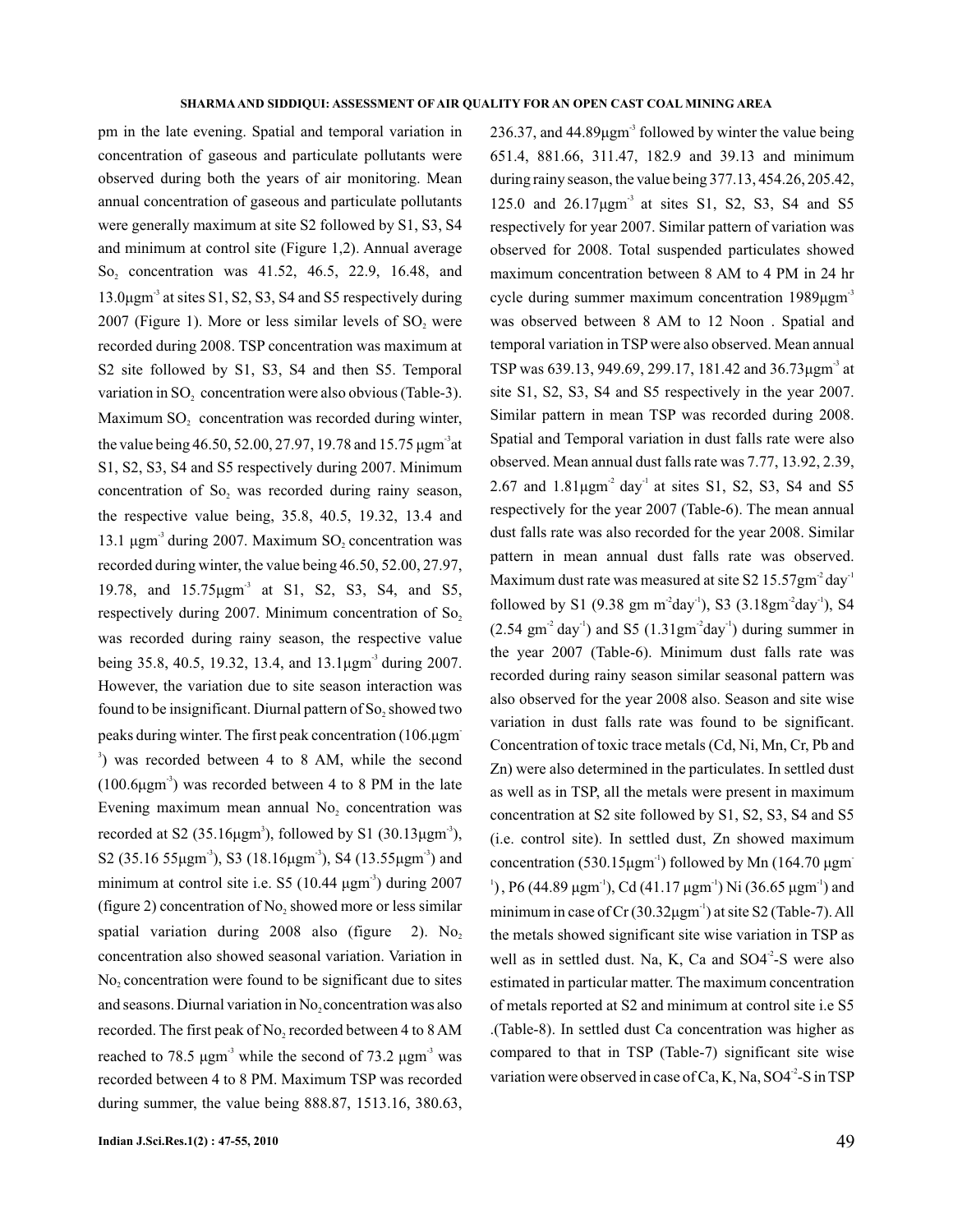as well as in settled dust.

### **DISCUSSION**

Gaseous pollutant showed maximum concentration along major road sides followed by minor road side, over burden that in the residential area. High level of SO $_2$  and NO $_2$ at road site may be attributed to continuous movement of heavy duty vehicle for transporting coal from the mining place to distribution or dumping. Concentration of primary pollutants in the ambient air are generally proportionally to the frequency of emission sources (Pandey, 1992). Further more the building ratio plays important role in or dispersion of air pollutants. The  $SO_2$  in the residential area derived from open burning of raw coal and other domestic and commercial activity.  $SO_2$  and  $NO_2$  showed maximum concentration during winter followed by during rainy season. (Table-4) A similar pattern of seasonal variation in gaseous concentration around OCP mine was reported by (Jamal et al 1992) in the Singrauli coal field area. High concentration of  $SO_2$  and  $NO2$ during winter may be due to frequent temperature inversion, especially during night and early morning hour which restrict pollutant dispersion and the increase the pollutant at ground level. Further the undulating topography of area with medium sized hills also tend to chanalize and concentrate pollutant at the site of emission. The present study showed higher annual average compared to the value recorded by around coal mines in Singrauli field. 24 hr. and annual average concentration of SO<sub>2</sub> (residential  $20.5$ -24.3 $\mu$ m<sup>-3</sup>) industrial 15.3-30.8  $\mu$ m<sup>-3</sup> and non residential 19.7-25.3  $\mu$ m<sup>-3</sup> residential  $14.3 - 33.5 \mu m<sup>3</sup>$  were will with the prescribed limits on the NAAQS at all the monitoring station on diurnal scale, two peak were observed for  $NO_2$  and  $SO_2$  are during forenoon or and other during evening hours. Peak of  $SO_2$  and  $NO_2$ occurred simultaneously. Highest concentration of gaseous pollutant at zone S2 were done due to high frequency accountable for high concentration of  $SO_2$  and  $NO_2$  in zone S2. Chaulya (2003) reported annual average SPM concentration in the industrial/ mining area were 455.2 and  $502.0 \mu m<sup>3</sup>$ . at the monitoring station respectively and there were both higher then the thresold limit of  $360 \mu m^3$  of the NAAQS protocol. The 24hr. average SPM concentration ranged from  $312.7 \mu m<sup>3</sup>$ . Maximum concentration as SPM in the mining area and levels gradually diminished with

increasing distance due to transportaion deposition and dispersion of particle. Chaulya et al. 2001. the dispersion of particulate matter tended to be towards the annual predominant wind direction of the area.

During the process of open cast coal mining on variety of rock type with different composition are exposed to atmospheric condition and under accelerated weathering. As heavy metals are the important constituent of coal and existing parent rock, mining operation may lead to substantial increase in the amount of toxic substance in the environment (Rimmer 1982,) The sources of heavy metals in the mining area are (i) Soil dust in which the element such as Mn, Ni, Zn etc. and present in the solid form and (ii) Emission by combustion process add in the environment. Some trace metal such as Ni, Pb and Cd, are present in the gaseous form also (Kumar and Ratan 2003). The concentration of heavy metals in the air environment were closely associated with the variation in the emission Source. The air sample along the road sides showed maximum concentration of heavy metal. Air sample collected from over burden i.e S1 sites the area situated in close proximity of mining area showed comparatively low level of heavy metals because of their situation from the mining area and also due to the presence of plant patches of green belt that acts as a sink for particulate and heavy metals at these sites. In the air sample Zn showed maximum concentration followed by Mn, Pb, Cr, Ni, and all the minimum. Zn and Mn are the constituent of parent rock and are commonly parent in soil dust Cr, Ni, and Cd concentration were low in comparison to Zn and Mn and Pb in the TSP. this is because these metals have no specific source in the mining area other than emission from combustion of coal oil etc. In settled dust, concentration of metal were in the following order Zn>Mn>Pb>Cd>Ni>Cr>. Unlike TSP in settled dust concentration Cd was more than those of Ni and Cr. This is probably due to difference in the particle size of there metals.

Concentration of Ca, K, Na, and  $SO4^{-2}$ -S in the TSP have being found in the following order  $SO4<sup>-2</sup>$ -S>Ca>K>Na. However, in settled dust calcium showed more concentration than  $SO_4^2$ -S. It is well known that ion like  $SO_4^2$ -S are directly emitted in the atmospheric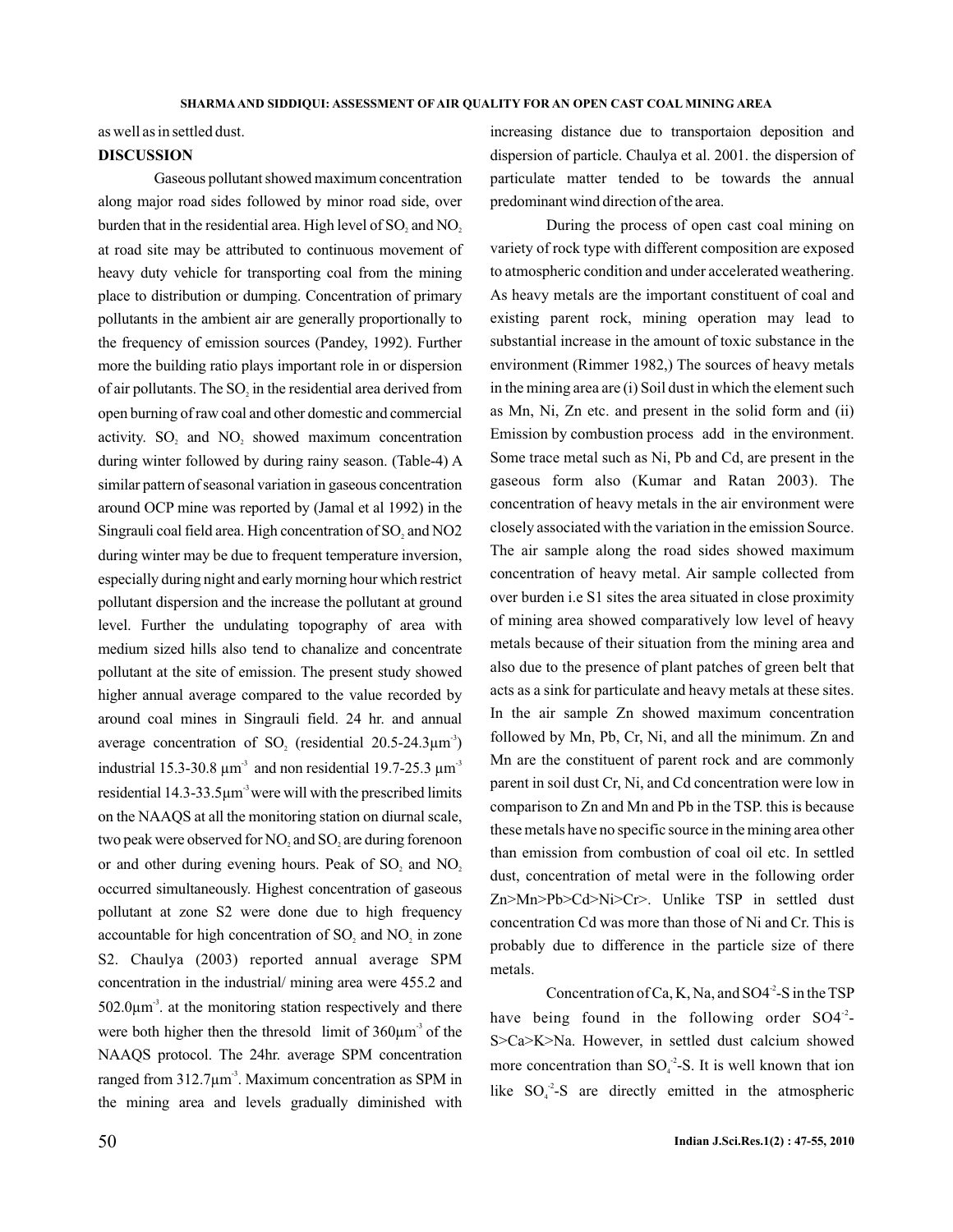conversion of SO<sub>2</sub> in SO<sub>4</sub><sup>-2</sup>-S (Dams et al. 1975)

The study shows that in the mining area concentration of gaseous pollutants are below prescribed standard set by central pollution control board India. But concentration of particulate pollutant exceeded the prescribed limit especially during summer and winter season. Pollutant varied spatially and temporally. Different sites can be ranked from maximum pollution load to a minimum as S2>S1>S3>S4>S5. TSP and settled dust were the major sources of emission from various opencast mining activities where as  $SO_2$  and  $NO_2$  were less. The annual average concentration on TSP and settled dust particle were higher that the NAAQS at both monitoring station in the mining area and only at few places in the residential area.

installation of sprinkles system at high polluting coal transport roads within the plant premises and effective dust suppression mechanism at coal handling plant. Its is recommended the green belt with higher dust attenuating plant species may be developed in active as well as abandoned over burden dumps. It is recommends that green belt with higher dust attenuating plant species may also be developed on both side of the road.

paved and unpaved roads with chemical binding agents,

### **ACKNOWLEDGMENTS**

The authors are thankful to the principal and Head of the Dept of Botany , Govt K.N. P.G College Gyanpur for the laboratory facilities. Help rendered by Prof.R.S Upadhayay (B.H.U), Prof N.K Dubey (B.H.U) and Dr

# **CONCLUSION**

Therefore it is recommended to implement a plan of regular cleaning of transportation roads, watering of

| <b>Months</b> |      | Average Temperature (°C) |       | <b>Relative</b><br><b>Humidity</b><br>$(\%)$ | <b>Wind Speed</b><br>$(Kmhr^{-1})$ | <b>Predominant wind</b><br>direction |
|---------------|------|--------------------------|-------|----------------------------------------------|------------------------------------|--------------------------------------|
|               | Max  | Min                      |       |                                              |                                    |                                      |
| January       | 21.3 | 13.1                     | 5.1   | 35.5                                         | 5.5                                | SE, E                                |
| February      | 25.5 | 17.7                     | 2.6   | 36.0                                         | 7.2                                | <b>SE</b>                            |
| March         | 35.0 | 22.6                     | 22.4  | 50.5                                         | 8.0                                | $\overline{\text{SW}}$               |
| April         | 40.5 | 28.0                     | 12.2  | 40.2                                         | 8.7                                | SW, W                                |
| May           | 44.5 | 33.4                     | 4.6   | 30.4                                         | 10.5                               | W, SW                                |
| June          | 42.0 | 32.5                     | 170.0 | 61.2                                         | 12.6                               | W, NW                                |
| July          | 31.6 | 30.0                     | 329.5 | 80.0                                         | 8.8                                | NW, SE, SW                           |
| August        | 35.5 | 27.5                     | 273.5 | 69.8                                         | 8.5                                | NW, SE, SW                           |
| September     | 37.1 | 26.3                     | 770.0 | 87.5                                         | 8.6                                | SW, NW                               |
| October       | 29.4 | 22.1                     | 131.0 | 70.0                                         | 4.9                                | SE, SW                               |
| November      | 24.3 | 18.5                     | 4.8   | 39.3                                         | 4.3                                | SW, SE                               |
| December      | 19.5 | 14.8                     | 3.9   | 37.9                                         | 3.3                                | SE, E                                |

#### **Table 1: Climatological date of study area (Average of 3 year 2006-2008)**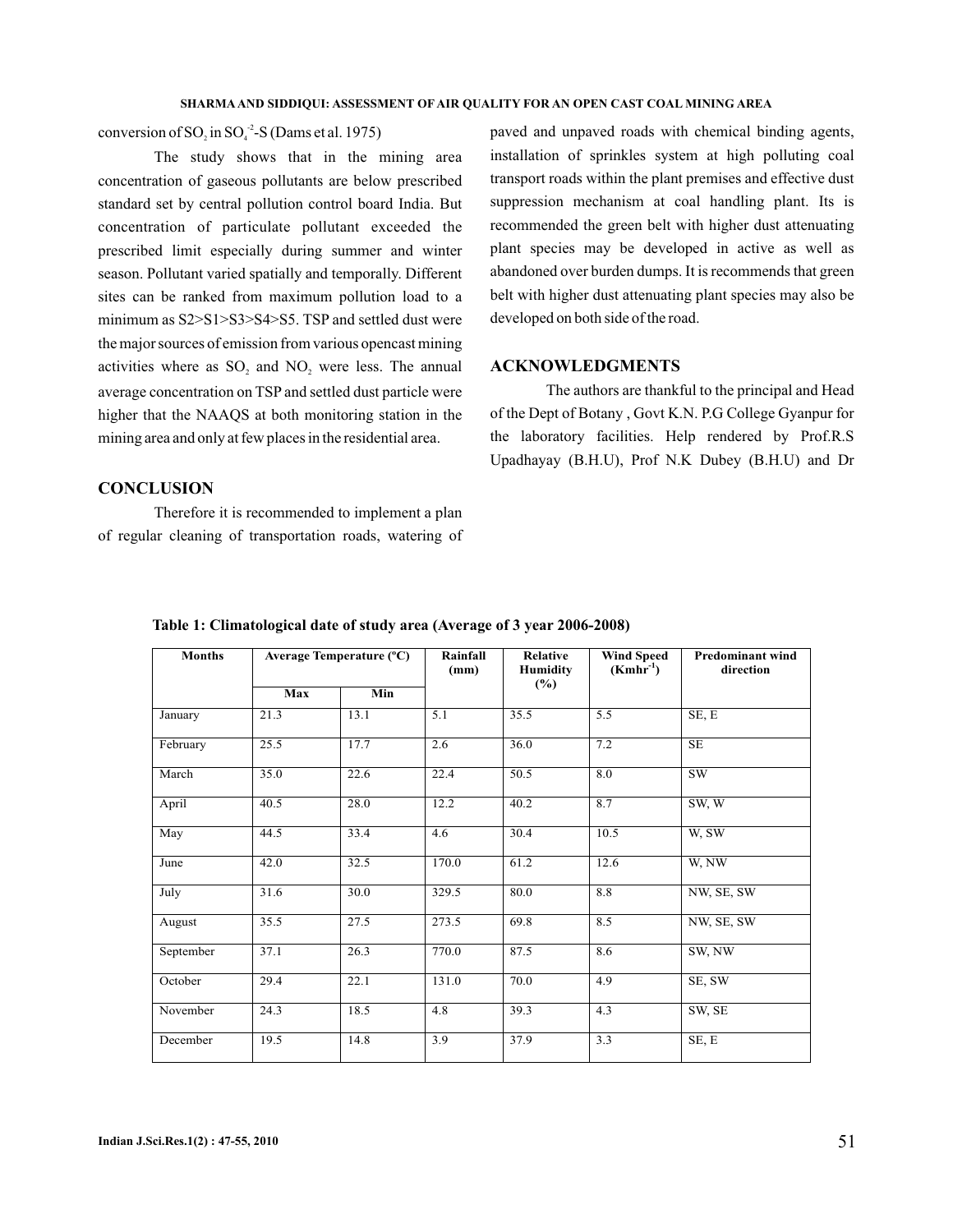| Zone         | Zone/Site      | <b>Direction</b> | <b>Description</b>                                                                                                                                                                                                                                                                               |
|--------------|----------------|------------------|--------------------------------------------------------------------------------------------------------------------------------------------------------------------------------------------------------------------------------------------------------------------------------------------------|
|              | Name           |                  |                                                                                                                                                                                                                                                                                                  |
| $\mathbf{A}$ | $S_1$          | SE, E, SW        | Working places in the mine, where actual mining operation such as<br>drilling, crushing, handling, transportation and excavation etc are<br>done. This site includes the entire area of overburden where<br>plantation is developed. This zone considered highly Pollution<br>generating source. |
|              | S <sub>2</sub> | S                | This zone occupies the area along the road side where heavy duty<br>vehicles ply for transportation of coal. The area around narrow<br>roads where light vehicle ply also included in this zone. This zone<br>may be considered of pollution generating source.                                  |
| B            | $S_3$          | S                | This site is more close to the road where a number of transport<br>vehicle stop. In this zone plantation have been developed. This<br>zone may be considered as mining sites of non dust generating<br>nature in the area.                                                                       |
| C            | $S_4$          | SE               | This is primarily a residential locality mainly with office building<br>day garden and a small market.                                                                                                                                                                                           |
| D            | $S_5$          | NW               | This site is 30 km north west from the mining area covered with<br>thicket forest.                                                                                                                                                                                                               |

|  | Table 2: Characterization of monitoring site |  |  |  |
|--|----------------------------------------------|--|--|--|
|--|----------------------------------------------|--|--|--|

| Table 3: Seasonal variations in mean So <sub>2</sub> (mg m <sup>3</sup> ) concentration at selected sites around |
|------------------------------------------------------------------------------------------------------------------|
| Jayant open cast coal mine during 2007-2008                                                                      |

| <b>Sites</b>   |           | 2007      |           |           | 2008      |           |
|----------------|-----------|-----------|-----------|-----------|-----------|-----------|
|                | S         | R         | W         | S         | R         | W         |
| $S_1$          | 42.22     | 35.86     | 46.50     | 42.21     | 37.07     | 47.15     |
|                | ± 5.8     | ± 3.2     | ± 5.5     | ± 6.9     | $\pm$ 3.5 | ± 4.7     |
| $S_2$          | 47.23     | 40.53     | 52.00     | 47.52     | 40.52     | 51.91     |
|                | ± 5.9     | ± 2.7     | ± 5.1     | ± 4.7     | $\pm$ 3.3 | $\pm 6.0$ |
| $S_3$          | 21.51     | 19.32     | 27.97     | 22.26     | 18.14     | 27.67     |
|                | ±1.8      | ± 3.6     | $\pm 1.7$ | ± 3.0     | ±1.8      | ± 2.7     |
| $\mathrm{S}_4$ | 16.27     | 13.4      | 19.78     | 17.90     | 15.5      | 19.32     |
|                | ±1.6      | ± 1.4     | ± 2.5     | $\pm$ 1.1 | ± 1.4     | ± 3.6     |
| $S_5$          | 10.36     | 13.17     | 15.75     | 13.17     | 12.53     | 16.94     |
|                | $\pm$ 1.1 | $\pm 1.7$ | $\pm$ 1.5 | ± 1.7     | ± 1.5     | ± 3.4     |

| Table 4: Seasonal variation in mean TSP (mg m <sup>3</sup> ) concentration at selected sites around Jayant |  |
|------------------------------------------------------------------------------------------------------------|--|
| opencast mine 2007-2008                                                                                    |  |

| <b>Site</b> |            | 2007      |            |            | 2008        |           |  |  |
|-------------|------------|-----------|------------|------------|-------------|-----------|--|--|
|             | S          | $\bf R$   | W          | S          | $\bf R$     | W         |  |  |
| $S_1$       | 888.87     | 377.13    | 651.4      | 881.66     | 388.13      | 668.66    |  |  |
|             | ± 47.6     | ± 106.8   | ± 49.5     | ± 45.3     | ± 94.6      | ± 49.1    |  |  |
| $S_2$       | 1513.16    | 454.26    | 881.66     | 1524.3     | 434.13      | 888.87    |  |  |
|             | ± 122.5    | ± 124.3   | $\pm$ 45.3 | ± 109.2    | $\pm 101.0$ | ± 47.6    |  |  |
| $S_3$       | 380.63     | 205.42    | 311.47     | 378.5      | 208.13      | 310.53    |  |  |
|             | ± 16.8     | $\pm 8.1$ | ± 15.7     | $\pm 16.3$ | ± 5.4       | ± 13.3    |  |  |
| $S_4$       | 236.37     | 125.0     | 182.9      | 208.13     | 134.17      | 188.63    |  |  |
|             | $\pm$ 19.1 | ± 44.1    | $\pm$ 51.0 | ± 5.4      | ± 352       | ± 52.3    |  |  |
| $S_5$       | 44.89      | 26.17     | 39.13      | 44.42      | 28.43       | 39.5      |  |  |
|             | ± 2.4      | $\pm 2.3$ | ± 3.6      | $\pm$ 3.2  | ± 4.7       | $\pm$ 3.2 |  |  |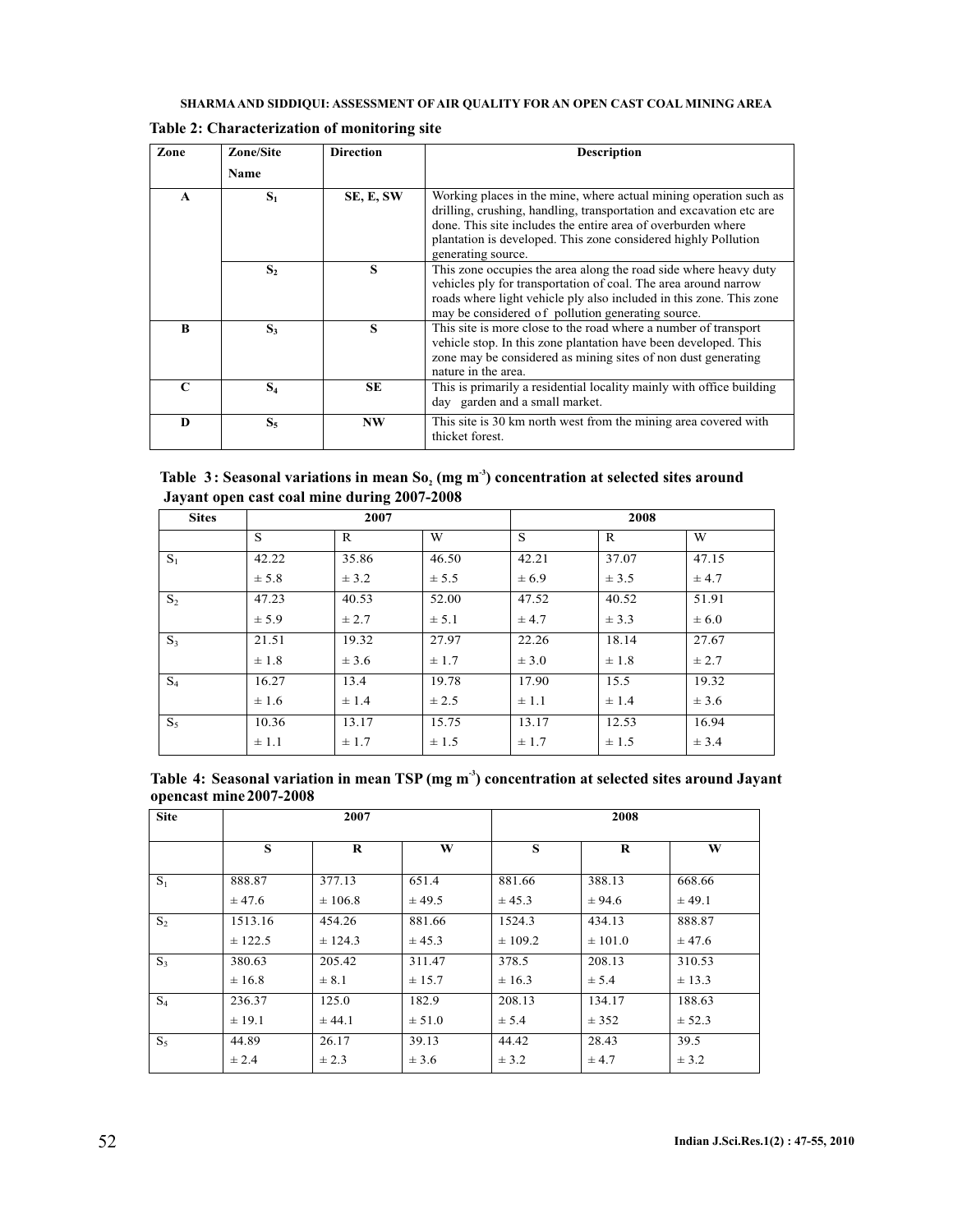| <b>Site</b> |           | 2006-2007 |           |           | 2007-2008 |           |
|-------------|-----------|-----------|-----------|-----------|-----------|-----------|
|             | S         | R         | W         | S         | $\bf{R}$  | W         |
| $S_1$       | 32.22     | 21.58     | 36.6      | 31.18     | 20.19     | 36.6      |
|             | ± 3.5     | $\pm 0.9$ | ± 2.4     | ± 3.4     | $\pm$ 1.2 | ± 2.4     |
| $S_2$       | 39.5      | 24.58     | 44.42     | 39.13     | 24.93     | 44.89     |
|             | ± 3.2     | $\pm 0.9$ | ± 3.2     | ± 3.6     | $\pm 2.6$ | ± 2.4     |
| $S_3$       | 18.89     | 14.89     | 20.7      | 19.26     | 15.57     | 21.89     |
|             | ± 1.7     | $\pm 1.7$ | $\pm 2.1$ | $\pm 2.3$ | ± 2.5     | $\pm 2.0$ |
| $S_4$       | 13.52     | 11.56     | 15.57     | 13.83     | 12.11     | 15.56     |
|             | ±1.6      | $\pm 1.0$ | $\pm$ 1.4 | $\pm 0.9$ | $\pm$ 1.1 | $\pm 0.9$ |
| $S_5$       | 10.04     | 7.88      | 13.4      | 9.57      | 8.29      | 13.83     |
|             | $\pm 1.1$ | $\pm$ 1.1 | $\pm 0.6$ | ± 1.4     | $\pm$ 1.5 | $\pm 0.9$ |

Table 5: The mean value of NO<sub>2</sub> (mg m $^3$ ) concentration during seasonal variation at selected sites **around Jayant coal mine during 2006-2008**

Table **6** : Seasonal variation in dust fall rate (mg m $^3$ day $^1$ ) at selected sites around Jayant **opencast coal mine during 2006-2008**  $-3$  **a**  $-1$ 

| <b>Site</b> | 2006-2007  |            |            | 2007-2008  |            |            |  |
|-------------|------------|------------|------------|------------|------------|------------|--|
|             | S          | R          | W          | S          | $\bf{R}$   | W          |  |
| $S_1$       | 9.38       | 6.02       | 7.91       | 9.09       | 5.65       | 8.25       |  |
|             | $\pm$ 1.42 | $\pm$ 1.10 | $\pm 0.99$ | $\pm 0.93$ | ± 1.35     | $\pm$ 1.18 |  |
| $S_2$       | 15.57      | 13.52      | 12.67      | 15.56      | 12.68      | 13.52      |  |
|             | $\pm$ 1.4  | $\pm 1.6$  | 0.98       | $\pm 0.4$  | ± 1.4      | $\pm 1.6$  |  |
| $S_3$       | 3.18       | 1.36       | 2.63       | 3.24       | 1.42       | 2.70       |  |
|             | $\pm 0.52$ | $\pm 0.26$ | $\pm 0.37$ | $\pm 0.37$ | $\pm 0.26$ | $\pm 0.39$ |  |
| $S_4$       | 2.54       | 1.30       | 1.88       | 2.58       | 1.36       | 1.91       |  |
|             | $\pm 0.57$ | $\pm 0.38$ | $\pm 0.19$ | $\pm 0.46$ | $\pm 0.26$ | $\pm$ 0.23 |  |
| $S_5$       | 1.31       | 0.55       | 0.90       | 1.34       | 0.50       | 0.80       |  |
|             | $\pm 0.31$ | $\pm 0.7$  | $\pm$ 0.22 | $\pm$ 0.32 | $\pm 0.07$ | $\pm 0.18$ |  |

|                                     | Table 7: Average heavy metal concentration $(mg g-1)$ in settled dust at selected site around Jayant |
|-------------------------------------|------------------------------------------------------------------------------------------------------|
| opencast coal mine during 2006-2008 |                                                                                                      |

| <b>Sites</b>   | <b>Heavy Metal</b> |            |            |            |            |         |  |
|----------------|--------------------|------------|------------|------------|------------|---------|--|
|                | C <sub>d</sub>     | Ni         | Mr         | Cr         | P1         | Zn      |  |
| $S_1$          | 33.40              | 30.32      | 132.45     | 24.26      | 41.27      | 500.2   |  |
|                | $\pm 0.05$         | $\pm 0.60$ | ± 1.17     | $\pm 0.63$ | 0.57       | ± 5.71  |  |
| $S_2$          | 41.27              | 36.65      | 164.70     | 30.32      | 44.89      | 530.15  |  |
|                | $\pm 0.57$         | $\pm 0.90$ | ± 2.36     | $\pm 0.60$ | ± 2.4      | ± 20.85 |  |
| S <sub>3</sub> | 26.73              | 21.41      | 10.52      | 18.50      | 34.30      | 450.46  |  |
|                | $\pm 0.33$         | $\pm 0.56$ | $\pm 1.07$ | $\pm 0.50$ | $\pm 0.63$ | ± 5.83  |  |
| $S_4$          | 20.3               | 22.27      | 118.29     | 17.16      | 17.16      | 420.47  |  |
|                | $\pm 0.05$         | ± 2.22     | $\pm 0.03$ | $\pm 2.08$ | $\pm 2.08$ | ± 1.06  |  |
| $S_5$          | 8.37               | 8.60       | 57.27      | 6.23       | 8.16       | 121.07  |  |
|                | $\pm 0.58$         | $\pm$ 0.15 | $\pm 0.7$  | $\pm 0.56$ | $\pm 0.60$ | ± 6.39  |  |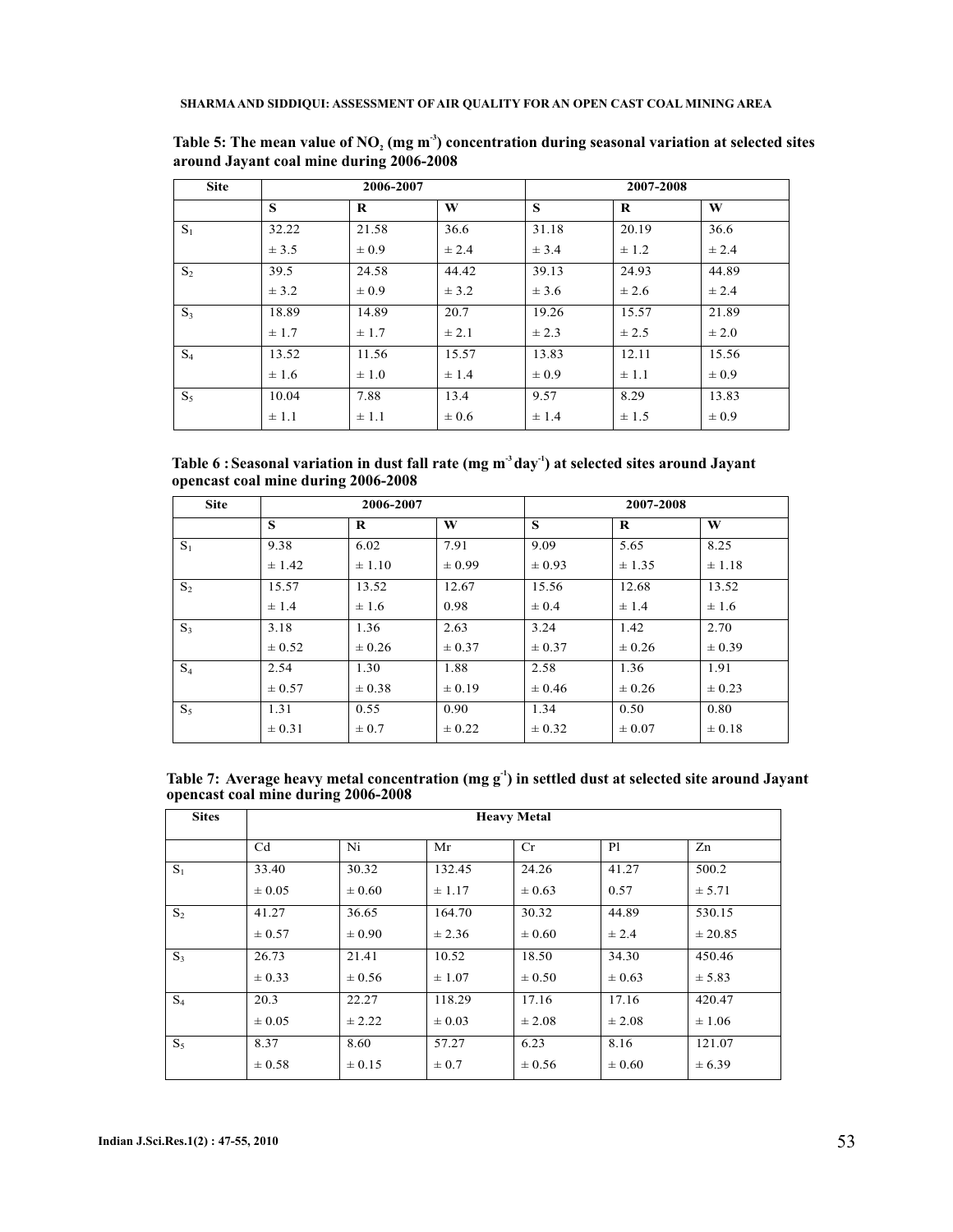|                                     | Table 8 : Annual average Na, K, So <sub>4</sub> <sup>2</sup> -S concentration (mg m <sup>-1</sup> ) in TSP at selected sites around Jayant |  |
|-------------------------------------|--------------------------------------------------------------------------------------------------------------------------------------------|--|
| opencast coal mine during 2007-2008 |                                                                                                                                            |  |

| <b>Sites</b> | Ca         | K          | Na          | $So42-5$   |
|--------------|------------|------------|-------------|------------|
| $S_1$        | 21.73      | 6.57       | 4.6         | 23.33      |
|              | $\pm 0.14$ | $\pm 0.42$ | $\pm 0.20$  | $\pm$ 1.92 |
| $S_2$        | 29.80      | 8.47       | 7.87        | 30.32      |
|              | $\pm 0.65$ | $\pm 0.08$ | $\pm 0.06$  | $\pm 0.60$ |
| $S_3$        | 16.7       | 4.6        | 0.81        | 7.87       |
|              | $\pm 0.70$ | $\pm 0.20$ | $\pm 0.08$  | $\pm 0.06$ |
| $S_4$        | 8.40       | 1.37       | 0.54        | 4.6        |
|              | $\pm 0.26$ | $\pm 0.06$ | $\pm 0.005$ | $\pm 0.20$ |
| $S_5$        | 3.83       | 0.87       | 0.41        | 4.43       |
|              | $\pm 0.49$ | $\pm 0.13$ | ± 0.012     | $\pm 0.43$ |

|  |  | Figure 1: Average annual So, and No, concentration during 2007 and 2008 |  |
|--|--|-------------------------------------------------------------------------|--|
|--|--|-------------------------------------------------------------------------|--|



## **Figure 2: Average concentration of total suspended particulates (TSP) and dust fall rate during 2007 and 2008**